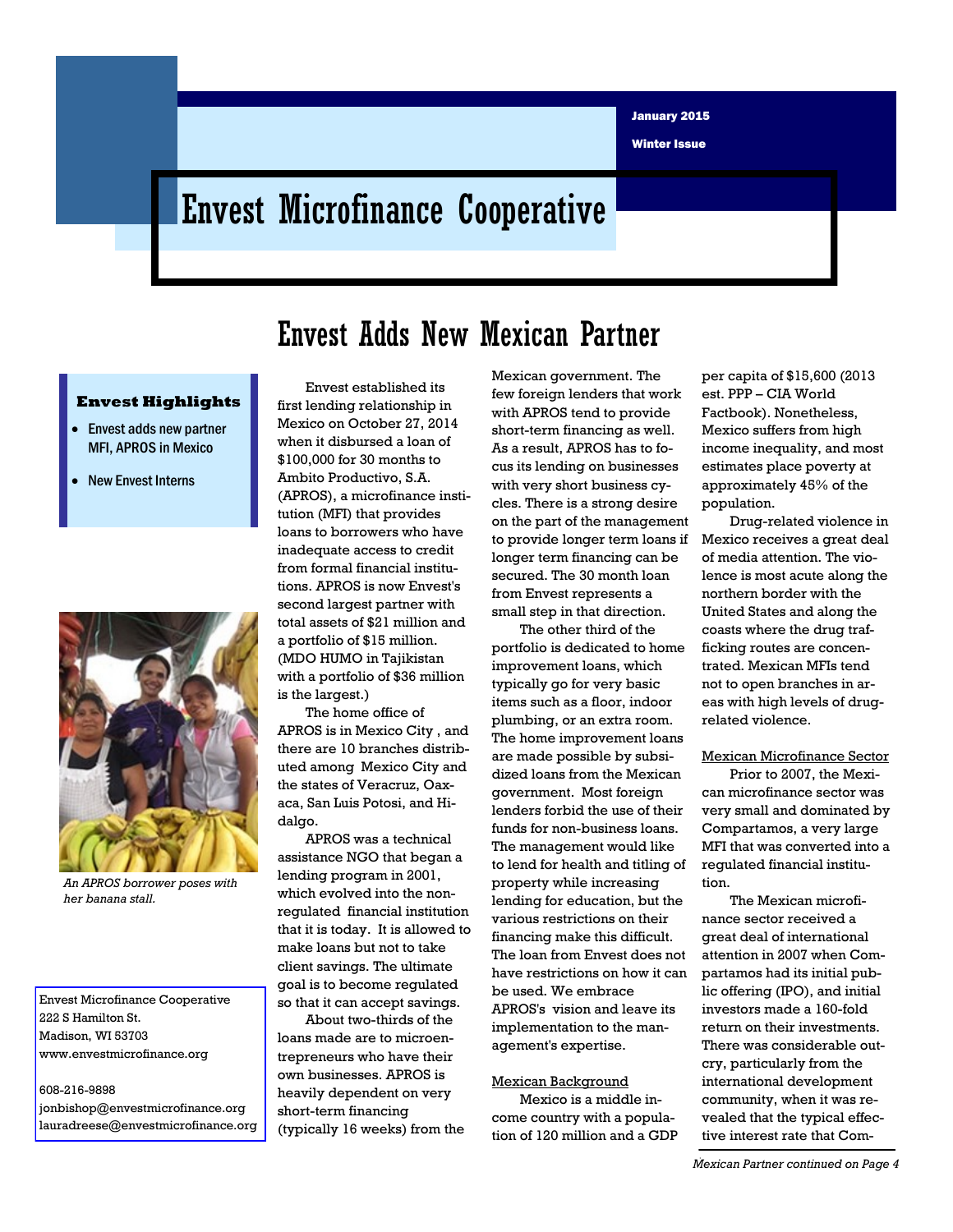### **2014 Expansion**

When Envest started the year, it had six partners in four countries and a portfolio of \$1.6M. Through the tireless work of many involved, we were able to grow the portfolio by 50% in 2014. This allowed us to bring on five new partners in three different countries. These new partners add diversity and strength to our overall portfolio and demonstrate that Envest's vision is to be a global microfinance investment vehicle (MIV).

**April 1, 2014** - **Pana Pana**, a small MFI located on Nicaragua's Atlantic coast, became our first Nicaraguan partner after exiting the country in 2013. The name Pana Pana means "mutual help" in the indigenous language, Miskitu. Its name is indicative of both who Pana Pana serves and how it serves them. The Miskito people of Nicaragua are some of the most geographically and economically isolated people in the country and face significantly higher unemployment rates than nonindigenous Nicaraguans, leaving Miskitos in greater need of microfinance. Pana Pana's loan officers conduct nearly all of their transactions in Misquitu, because many of the borrowers do not speak Spanish. It also administers a job training and sanitation program. In turn, Pana Pana's borrowers have strong loyalty to the organization and continue borrowing from it.

**June 10, 2014** - **MDO Humo**, a midsized MFI headquartered in Dushanbe, Tajikistan, became our biggest partner with assets over \$40M (2014, Q3), and our second partner in Tajikistan. MDO Humo is unique among our partners in that it is licensed to take client savings. Access to savings is arguably as important as a tool to low-income entrepreneurs as credit. When people don't have access to savings accounts they typically store their money in their homes either as cash, jewelry, or livestock, all of which can be stolen. Cash does not keep up with inflation and livestock can fall ill. Savings accounts provide the ability to save money safely in a way that can keep up with inflation. Jon Bishop and David Szakonyi plan to visit Humo in May of 2015.

**2015**

**2014**

#### **April 1, 2014** - **SARPARAST**

(formerly ASTI), a small MFI with assets of \$470,000 located in Khujand, Tajikistan, became Envest's first partner outside of Latin America. It seeks to provide economic opportunities for rural Tajikistanis through the credit services it offers. SARPARAST is the microfinance arm of its parent NGO, ASTI, which administers extensive social programs such as job skills training for women and outreach to deter youth from radicalism. Advisory Board member, David Szakonyi, worked at SAR-PARAST for six months after college, after which he joined the Envest advisory board in the hopes that he could help Envest expand into Central Asia. Six years later we were able to add SARPARAST as our first Tajikistani partner. Jon Bishop and David Szakonyi are planning a visit to SARPARAST in May of 2015.

**April 15, 2014** - **Mi Credito**, an MFI headquartered in Managua, Nicaragua, became our third new partner addition for the year. Mi Credito is an innovative institution that partners with third-party organizations to offer a wider range of services to its borrowers. In 2013 it opened a health care clinic in partnership with the AMOS Foundation that offers low-cost health care to its borrowers. Mi Credito partners with Nicaraguan solar panel providers to provide the financing for people in remote villages to acquire electricity. Mi Credito's strong social mission, including its financing of sustainable technology, combined with its solid financial performance make it a great fit for Envest.

**October 27, 2014** - **APROS**, an MFI headquartered in Mexico City, became our first Mexican partner and our last new partner added in 2014. Mexican MFIs are particularly in need of long-term debt, which Envest is able to provide. Many Mexican MFIs receive the majority of their funding from the Mexican government. While this is ostensibly a good thing, the Mexican government only provides very short-term financing (typically 16 week loans with no grace period and weekly principal payments.) This prevents the MFIs from making long-term loans to end borrowers. The loan from Envest, which has a term of 30 months and an 18 month grace period, will allow APROS to loan to its borrowers for longer terms.

⊖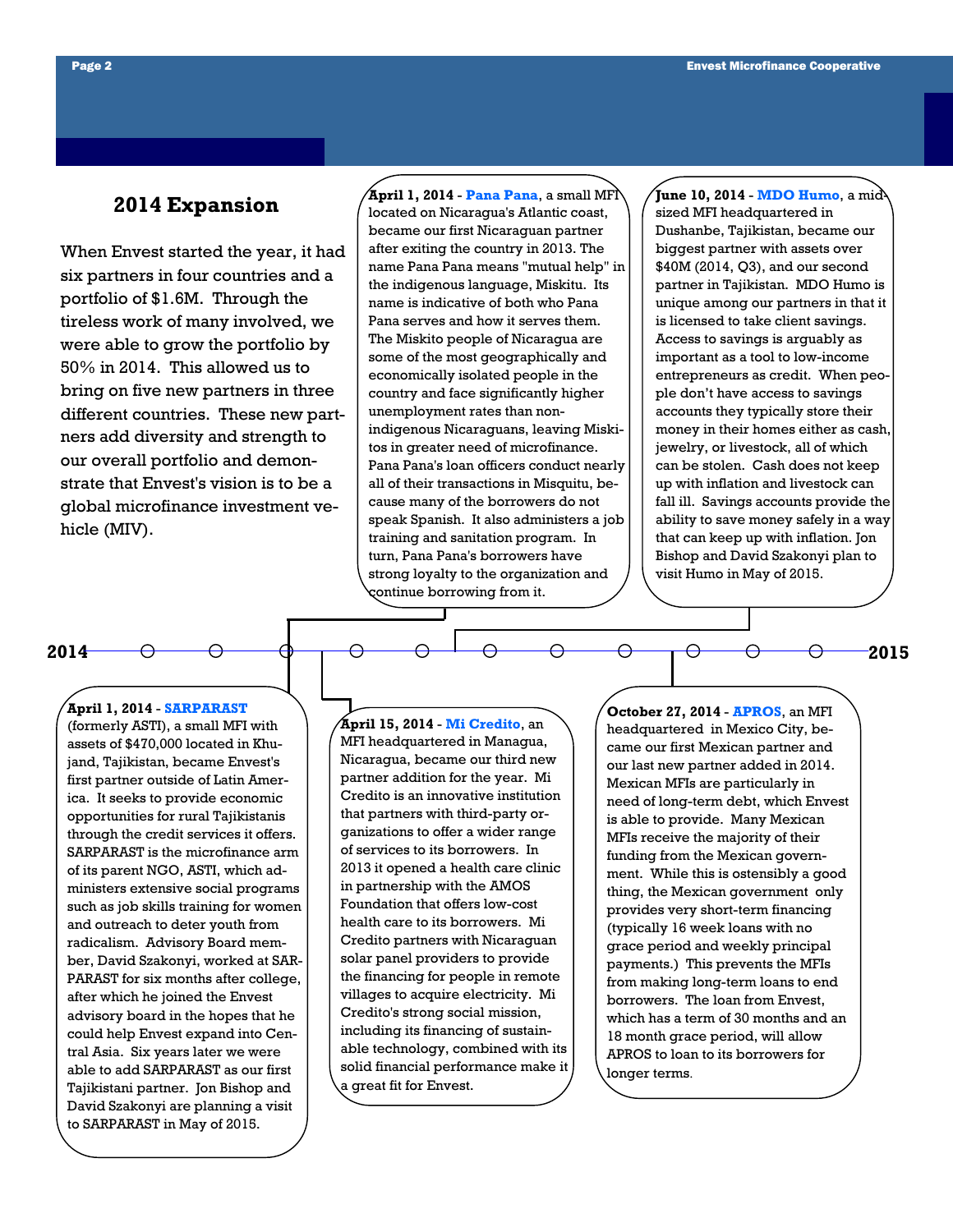## **2014 Retention**

*"Make new friends but keep the old; Those are silver, these are gold." - Joseph Perry*

**May 29, 2009** - **Microfinanzas Arariwa**  became Envest's first partner in Peru, where the majority of Envest's portfolio would be concentrated by 2014. Arariwa is headquartered in Cusco, Peru, which has a high indigenous population. The MFI employs Quechua speaking loan officers so they are able to serve indigenous borrowers who do not speak Spanish. Arariwa exemplifies inclusivity by extending access to credit to people who, because of location, language, economic status or ethnic identity, are excluded from financial services.

While we are excited to have brought on new partners and new Envest stakeholders in 2014, we are equally proud that we continue working with all of our partners, board members, advisory board members, and staff with whom we started the year.

**March 16, 2010** - **EDAPROSPO**, an MFI that works in the slums of Lima, Peru, became the next addition to Envest's portfolio. EDAPRO-SPO views credit as a tool that, when combined with education, can make a powerful difference in peoples' lives. The MFI offers training on financial literacy, credit management, self-esteem, and women's rights to borrowers. It also offers job skills training to atrisk youth.

**September 15, 2010** - **Alternativa Microfinanzas** became Envest's last partner added before SARPARAST in 2014. Alternativa Microfinanzas is a small MFI that operates in the shantytowns of Lima, Peru, where the MFI is heavily involved in building healthy communities. To this end, Alternativa focuses both on economic development and civic participation within the community. The MFI prioritizes teaching borrowers their rights and then facilitates conversations between borrowers and local government officials to make sure the borrowers have a voice.

## **2008 2011**

**July 3, 2008** - **CEPESIU**, a small Ecuadorian MFI, received a loan from a brand new MIV called Envest. CEPESIU was Envest's thirdever partner and continues to be a thriving partner for Envest in 2015. CEPESIU serves the very lowest end of the Ecuadorian market, and has an average loan size of \$462 (Q2 2014) compared to \$3,080 (Q3 2014, MixMarket), the average loan size across all Ecuadorian MFIs. It is able to do this profitably because it has its borrowers form their own lending groups and then it makes loans to the groups, which lend to the individuals in the group. This reduces administrative costs and allows CEPESIU to reach very poor borrowers without charging high interest rates.

**November 23, 2009** - **ProCaja** became Envest's first Panamanian partner. Panama has a more developed economy than most of Latin America and it has many accessible options for financing consumer purchases, so it is not surprising that there are fewer MFIs. However, it is estimated that roughly one-third of Panamanians live in poverty, with the poverty being particularly acute in the rural areas. This is the niche that ProCaja fills, lending exclusively to rural borrowers.

#### **September 15, 2010** -

**EMPRENDER,** an MFI in Bolivia, became our first partner in the country. Bolivia continues to suffer from a notoriously poor public health system with only 1.1 hospital beds per 1000 people (CIA World Factbook, 2011). EMPREN-DER realizes that a microentrepreneur's most important asset is his/her health, and so EMPREN-DER provides free basic healthcare to all of its borrowers and their families.

| <b>The Envest</b> | <b>Board of Directors</b> |         | <b>Advisory Board</b> |          | Mel Miller            | l year  | <b>Management Team</b> |         |  |
|-------------------|---------------------------|---------|-----------------------|----------|-----------------------|---------|------------------------|---------|--|
| <b>Team and</b>   | <b>Jon Giegel</b>         | 7 years | <b>Richard Brooks</b> | 9 years  | Doug Morrison         | 8 years | Jon Bishop             | 9 years |  |
| their Years       |                           |         | Justin Conway         | 7 years  | <b>Wayne Orthwein</b> | 7 years | Laura Dreese           | 2 years |  |
| of Service        | Jon Bishop                | 9 years | <b>Howard Finkel-</b> | 3 years  | Julia Pooler          | 8 years | Francis Soza Huete     | 8 years |  |
|                   | Georgette Frazier         | 2 years | stein                 |          | Jeni Servoss-         | 2 years | Victoria Haler         | l year  |  |
|                   | Kathy Hankard             | 4 years | Sue Good              | 5 years  | Pecard                |         | Shweta Wahal           | l year  |  |
|                   | Francisco Aquilar         | 8 years | Jennifer Lazarus      | 2 years  | Megan Snyder          | 5 years | David Morel            | l year  |  |
|                   | Paul Sager                | 7 years | Sergio Loureiro       | 8 years  | David Szakonyi        | 7 years | Ziyi Huang             | l year  |  |
|                   |                           |         | Andy Loving           | $\theta$ | Ann Terlaak           | 3 years |                        |         |  |

1 year